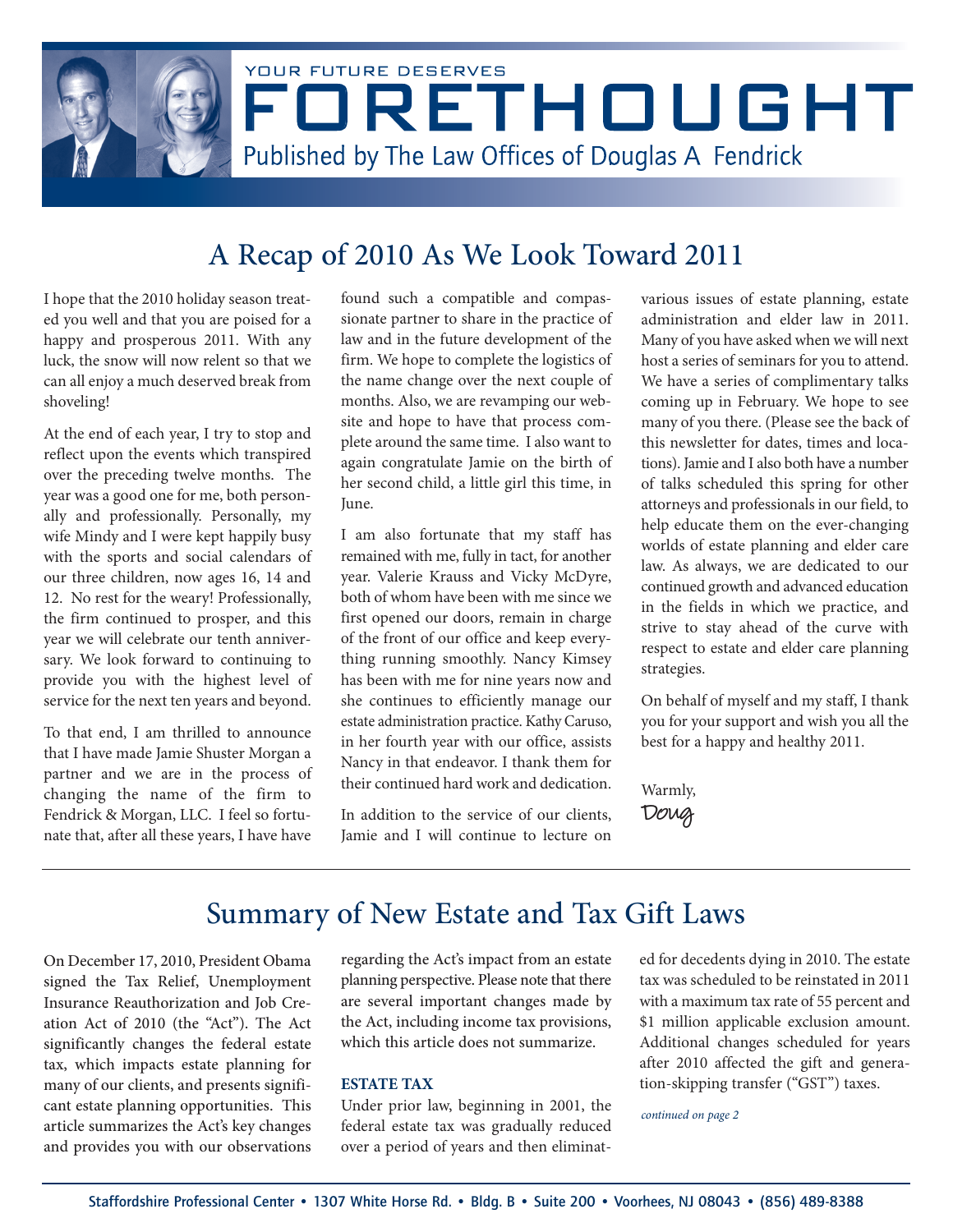#### continued from page 1

The Act reinstates the federal estate tax for decedents dying during 2010 with an applicable exclusion amount of \$5 million and a maximum tax rate of 35 percent. However, the Act gives estates of decedents dying during 2010 the option to apply either: (1) the new estate tax, with a 35 percent top rate, \$5 million applicable exclusion amount and a return to the step-up in cost basis rule, or (2) no estate tax and modified carryover basis rules which were to apply for 2010 under prior law (discussed below).

#### **BASIS ISSUES**

Pre-2010, inherited property would receive a "stepped-up basis" in the hands of the beneficiary equal to the property's fair market value on the date of the decedent's death. However, under prior law, for the year 2010, "modified carryover basis" rules were to apply for property inherited from a decedent. Under the modified carryover basis rules, executors could increase the basis of estate property only by a total of \$1.3 million (plus an additional \$3 million for assets passing to a surviving spouse, for a total increase of \$4.3 million), with other estate property taking a carryover basis equal to the lesser of the decedent's basis or the property's fair market value on the decedent's death. The Act also eliminates the modified carryover basis rules for 2010 and replaces them with the stepped-up basis rules that had applied before 2010.

#### **EXPIRATION**

This new estate tax regime, as promulgated by the Act, continues for decedents dying in 2011 and 2012. Unfortunately, this new regime is itself temporary and will sunset on December 31, 2012. At that time, the prior estate tax regime, with a 55 percent maximum estate tax rate and a \$1 million applicable exclusion amount, is to be reinstated.

#### **PORTABILITY**

The Act also provides for "portability" between spouses of the estate tax applicable exclusion amount for estates of decedents dying in 2011 and 2012 if both spouses die before 2013. Generally, portability allows surviving spouses to elect to take advantage of the unused portion of the estate tax applicable exclusion amount (but not any unused GST tax exemption) of their predeceased spouses, thereby providing surviving spouses with a larger exclusion amount. Special limits may apply to decedents with multiple predeceased spouses.

To preserve the first deceased spouse's unused applicable exclusion amount, the executor for such spouse must file a federal estate tax return and make an election thereon, even if such an estate tax return would otherwise not be required.

#### **GIFT TAXES**

For gifts made in 2010, the maximum gift tax rate is 35 percent and the applicable exclusion amount is \$1 million. For gifts made in 2011 and 2012, the Act limits the maximum gift tax rate to 35 percent and increases the applicable exclusion amount to \$5 million. As discussed below, this change provides an opportunity to move significant amounts of wealth free of estate and gift taxes.

Donors continue to be able to use the annual gift tax exclusion before having to use any part of their applicable exclusion amount. For 2010 and 2011, the annual exclusion amount is \$13,000 per donee (married couples may continue to "split" their gift and may make combined gifts of \$26,000 to each donee).

#### **GENERATION SKIPPING TRANSFER ("GST") TAX**

The Act provides a \$5 million GST exemption amount for 2010 (equal to the applicable exclusion amount for estate tax purposes) with a GST tax rate of zero percent for 2010. For transfers made after 2010, the GST tax rate would be equal to the highest estate and gift tax rate in effect for the year (35 percent for 2011 and 2012). The Act also extends certain technical provisions under prior law affecting the GST tax.

### **OBSERVATIONS** REGARDING THE ACT

#### **GENERALLY**

Generally, the estate and gift tax provisions of the Act are very favorable to taxpayers because of the substantial increase in the applicable exclusion amount of \$5 million, and the lower maximum estate and gift tax rate of 35 percent. The Act also addresses several technical estate, gift and GST tax issues in a manner that is favorable to taxpayers (e.g., the impact of the lapse of the estate tax, including the application of basis rules, on decedents passing away during 2010).

#### **TEMPORARY FIX**

The Act is a temporary fix, which sunsets on December 31, 2012, immediately after the next election cycle. It is impossible to predict whether it will be extended in either its current or some modified form, especially given the fact that it is a hot button issue with both major political parties. If Congress fails to act, the Act will lapse and the estate tax will revert to what it would have been under prior law (i.e, \$1 million applicable exclusion amount and 55 percent maximum estate and gift tax rate).

#### **INCREASED GIFT TAX APPLICABLE EXCLUSION AMOUNT**

From 2001 to 2010, the applicable exclusion amount for gift tax purposes was \$1 million. The Act increases this to \$5 million, or \$10 million per married couple. This change provides an unprecedented opportunity to move substantial amounts of wealth out of individuals' estates. There are several techniques that individuals can use to leverage this \$5 million applicable exclusion amount to move substantially more wealth out of their estates.

Given the fact that the Act will sunset without further Congressional action in 2012, we are advising clients that it would be prudent to implement estate planning techniques utilizing lifetime gifts before the December 31, 2012 sunset date.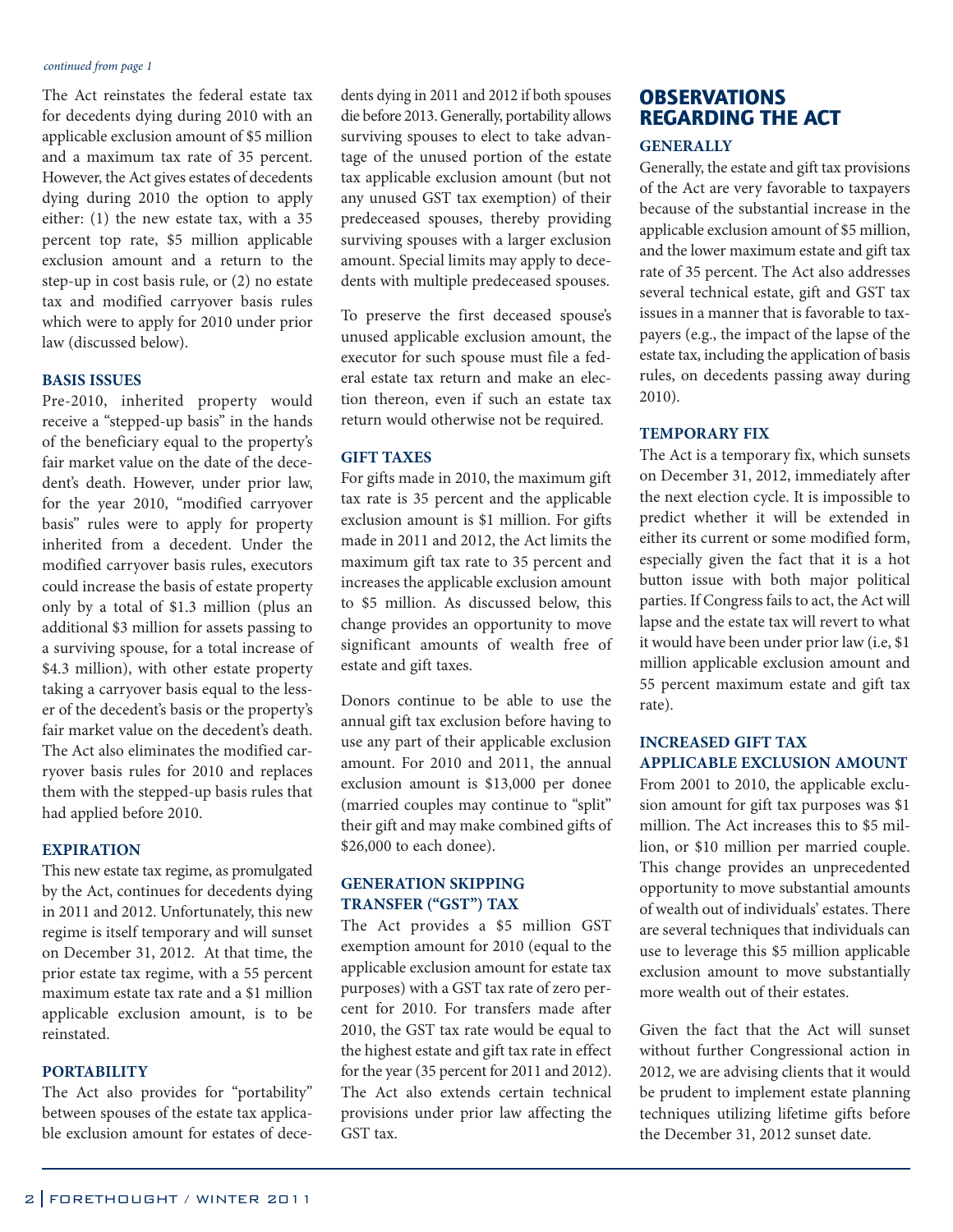#### **STATE ESTATE TAX**

Many states have separate estate tax regimes with lower applicable exclusion amounts than the federal applicable exclusion amount. New Jersey happens to be one of those states. If you die and you are a New Jersey resident, then your New Jersey exemption is only \$675,000. Consequently, it is critical that your estate plan address your current New Jersey estate tax exposure. There are different techniques that our office is utilizing to reduce or even eliminate New Jersey estate taxes that may apply at a person's death. Please make sure your estate plan includes one of these acceptable techniques. It is imperative that you realize that the Act does not avoid potential New Jersey issues that apply if your estate exceeds \$675,000.

#### **PORTABILITY**

As described above, one of the more notable (and, surprising) provisions contained within the Act is the "portability" provision which essentially provides that if one spouse does not fully utilize his/her entire \$5 million applicable exclusion amount, the unused portion can be used by the surviving spouse's estate. This provision is intended to avoid the need for Credit Shelter Trusts in estate planning documents. Unfortunately, both spouses must die before 2013 in order to benefit from the portability provision. In addition, because of the New Jersey Estate Tax, Credit Shelter and Disclaimer Trusts are still useful techniques to avoid or reduce New Jersey estate taxes.

#### **YOU STILL WILL NEED A TRUST**

Trusts in your estate planning documents continue to provide significant benefits beyond just tax savings. These include, but are not limited to, the following:

■ Ensuring that assets contained in the Trust pass to your children and not to any new spouse of the surviving spouse.

■ Ensuring that appreciation on the assets contained within the Trust, which may exceed the applicable exclusion amount at the surviving spouse's death are not subject to estate tax at that time.

■ Protection of assets in the Trust from creditors of the surviving spouse, including any marital claims of future spouses.

Given the fact that the portability provision will sunset in 2012, as well as for the reasons stated above, we are advising clients to continue to use estate plans that incorporate Trusts.

#### **THINGS NOT IN THE ACT**

There are two key provisions that many attorneys feared would be in the Act, but which were not included in it. Specifically, there have been several proposals to place limits on Grantor Retained Annuity Trusts ("GRATs"), which allow individuals to transfer wealth out of their estates with as little as a zero estate or gift tax cost that would have made GRATs less valuable from an estate planning perspective. There have also been several proposals to limit valuation discounts in connection with certain estate planning techniques such as family limited partnerships. There were no such provisions included in the Act. Therefore, these techniques continue to be available to move wealth to lower generations.

#### **TEMPORARY RELIEF DOES NOT EXTEND TO NON-US CITIZENS**

The Act reinstates federal estate taxes on United States–situs property of non-US citizens who are not residents. The increased applicable exclusion amount to \$5 million per person does not apply to non-US citizens who are not residents. US situs property exceeding \$60,000 in value is again currently subject to US estate taxes beginning at graduated marginal rates starting at 18 percent. Accordingly, particular vigilance needs to be exercised in structuring the acquisition of US assets such as real property, so as to avoid imposition of US estate taxes at pre-2010 levels.

#### SUMMARY

To summarize, the Act makes significant estate and gift tax changes. The key points discussed above include the following:

■ The estate tax exclusion amount increases to \$5 million per person for 2010 through 2012.

■ The maximum estate and gift tax rate is reduced from the 55 percent maximum rate under prior law to a maximum estate and gift tax rate of 35 percent for 2011 and 2012.

■ A "portability" provision is included, which allows surviving spouses to use any applicable exclusion amount that is not used by the first spouse to pass away.

■ The GST exemption amount is increased to \$5 million for 2010 through 2012.

■ The Act sunsets at the end of 2012, thus rendering the foregoing changes temporary and mandating that emphasis be placed on creating flexible estate plans.

As always, we recommend that clients review their estate plans periodically and/ or whenever a significant life event occurs (e.g., birth of a child, birth of a grandchild, death of a spouse, purchase of a new home, health change etc.).

For clients with substantial amounts of wealth and/or with closely held business interests, we highly recommend that such clients consider using lifetime gifts to take advantage of the current \$5 million lifetime gift tax applicable exclusion amount, which will expire absent further Congressional action at the end of 2012.

**Please do not hesitate to contact our office to schedule an appointment to review your estate plan in light of the Act. Please see the schedule of our upcoming seminars that you can attend to learn more about the recent changes to the estate tax laws.**